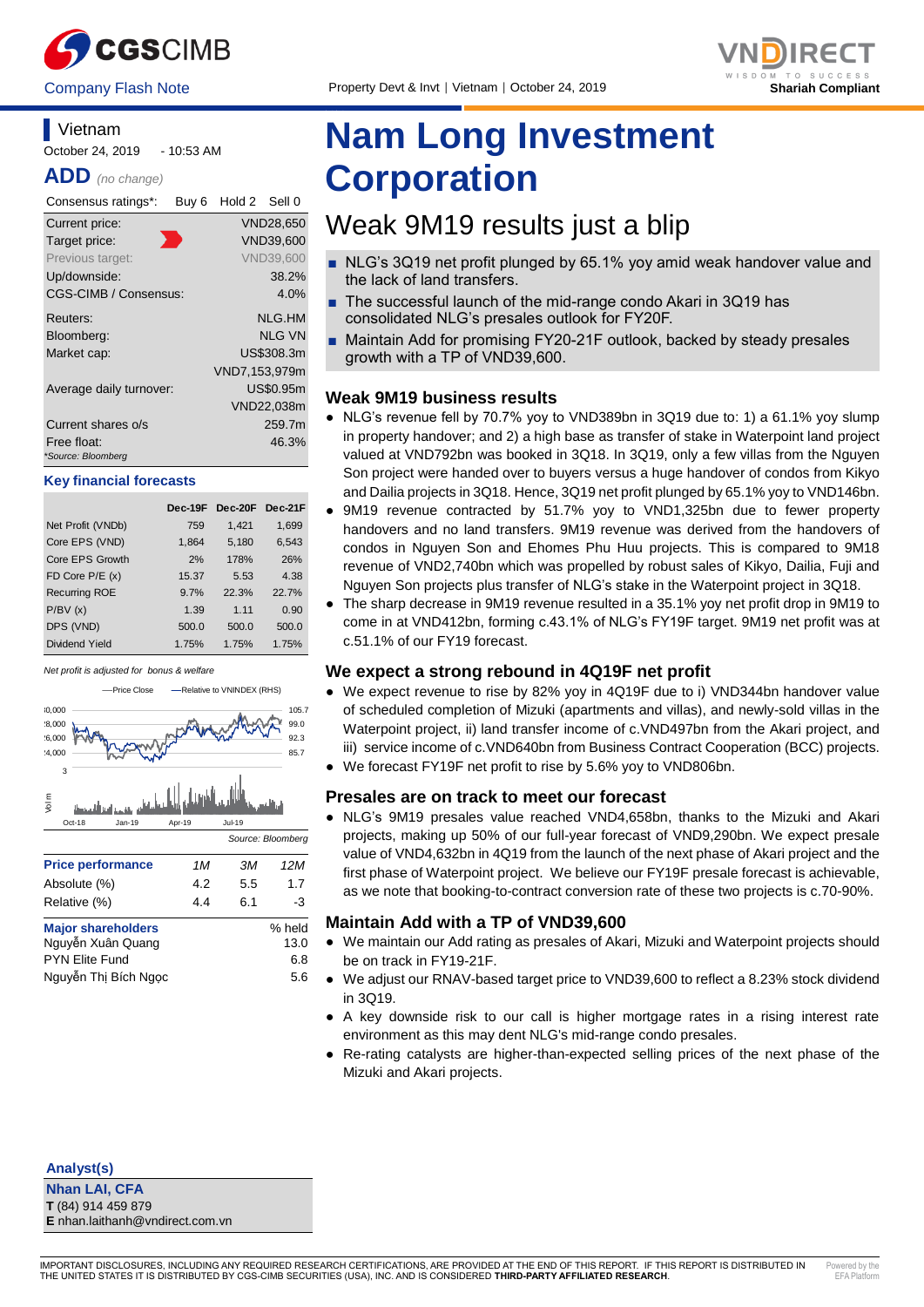



| <b>Figure 1: Results comparison</b> |       |                |           |       |                |           |                                                                                                                                          |
|-------------------------------------|-------|----------------|-----------|-------|----------------|-----------|------------------------------------------------------------------------------------------------------------------------------------------|
| <b>VNDbn</b>                        | 3Q19  | 3Q18           | YoY%      | 9M19  | 9M18           | YoY%      | <b>FY19F Comments</b>                                                                                                                    |
| Net revenue                         | 389   | 1,330          | $-70.7%$  | 1,325 | 2,740          | $-51.7%$  | 47.2%                                                                                                                                    |
| Project delivery                    | 194   | 499            | $-61.1%$  | 916   | 1.786          | $-48.7%$  | 3Q19 deliveries came from Nguyen Son villas project.<br>72.7% Mizuki and newly sold villas in Waterpoint will be handed<br>over in 4Q19. |
| Other services                      | 36    | 32             |           | 73    | 143            |           | Most of the service revenue is generated from BCC project<br>10.2%<br>construction, most workload of which falls in 4Q19.                |
| Renting                             | 3     | 5              |           | 13    | 15             |           |                                                                                                                                          |
| Construction                        | 156   | $\overline{2}$ |           | 312   | $\overline{4}$ |           |                                                                                                                                          |
| Land transfer                       | 0.3   | 792            |           | 11    | 792            |           | We expect a land transfer profit from Akari project recorded<br>40.3%<br>in 4Q19                                                         |
| <b>Gross profit</b>                 | 239.6 | 637.9          | $-62.4%$  | 584.7 | 1,182.0        | $-50.5%$  |                                                                                                                                          |
| Gross profit margin                 | 61.5% | 48.0%          | 13.6% pts | 43%   | 0%             | $1\%$ pts |                                                                                                                                          |
| Project delivery                    | 50%   | 51%            |           | 45%   | 43%            |           |                                                                                                                                          |
| Other services                      | 20%   | 27%            |           | 28%   | 22%            |           |                                                                                                                                          |
| Renting                             | 91%   | 43%            |           | 58%   | 45%            |           |                                                                                                                                          |
| Construction                        | 84%   | 12%            |           | 43%   | 9%             |           |                                                                                                                                          |
| Land transfer                       | 51%   | 47%            |           | 51%   | 47%            |           |                                                                                                                                          |
| Selling expense                     | (33)  | (45)           | $-26.0%$  | (73)  | (165)          | $-55.6%$  | Due to fewer units delivered in 9M19                                                                                                     |
| G&A expense                         | (69)  | (56)           | 23.4%     | (212) | (147)          | 43.9%     |                                                                                                                                          |
| Financial income                    | 40    | 35             | 13.4%     | 110   | 92             | 20.1%     | Most of the income shared from BCC projects (Mizuki,<br>16.9%<br>Waterpoint) will be booked in 4Q19.                                     |
| Financial expense                   | (7)   | (12)           | $-38.3%$  | (43)  | (20)           | 115.7%    | 61.6%                                                                                                                                    |
|                                     |       |                |           |       |                |           | Dai Phuoc was acquired at a price below the project's net                                                                                |
| Net other income                    | 1     | 5              | $-82.4%$  | 138   | 9              | 1378.8%   | 100.5% asset value which had brought the company an extra<br>earning of around VND130bn.                                                 |
| EBT                                 | 172   | 565            | $-69.6%$  | 505   | 950            | $-46.9%$  | 49.6%                                                                                                                                    |
| Net profit                          | 146   | 420            | $-65.1%$  | 412   | 635            | $-35.1%$  | 51.1%                                                                                                                                    |
|                                     |       |                |           |       |                |           | SOURCES: VND RESEARCH, COMPANY REPORTS                                                                                                   |

# **Figure 2: Project development pipeline**

|                    |                                                                                                                                                                         |                        |            |                  |             |            | <b>Execution timeframe*</b> |      |      |      |      |
|--------------------|-------------------------------------------------------------------------------------------------------------------------------------------------------------------------|------------------------|------------|------------------|-------------|------------|-----------------------------|------|------|------|------|
|                    |                                                                                                                                                                         |                        | <b>NLG</b> | <b>Land site</b> | <b>GFA</b>  | <b>GDV</b> |                             |      |      |      |      |
| Project            | Location                                                                                                                                                                | Product                | Ownership  | (ha)             | $(sq \, m)$ | (VNDbn)    | 2018                        | 2019 | 2020 | 2021 | 2022 |
| Mizuki             | Binh Chanh, HCMC                                                                                                                                                        | Valora<br>Flora        | 50%        | 26.4             | 446,927     | 8,383      |                             |      |      |      |      |
|                    | Nguyen Son Binh Chanh, HCMC                                                                                                                                             | Ehomes<br>Villa island | 87%        | 11.0             | 108,881     | 1,456      |                             |      |      |      |      |
| Akari              | Binh Tan, HCMC                                                                                                                                                          | Flora                  | 50%        | 8.8              | 397,345     | 8,580      |                             |      |      |      |      |
| Novia              | Thu Duc, HCMC                                                                                                                                                           | Flora                  | 100%       | 1.1              | 57,012      | 970        |                             |      |      |      |      |
|                    |                                                                                                                                                                         | Land lot               |            |                  | 146,700     |            |                             |      |      |      |      |
| Waterpoint         | Ben Luc, Long An                                                                                                                                                        | Townhouse              | 50%        | 165.0            | 115,608     | 12,559     |                             |      |      |      |      |
|                    |                                                                                                                                                                         | Villa                  |            |                  | 269,325     |            |                             |      |      |      |      |
|                    |                                                                                                                                                                         | Phase 2                | 100%       | 190.0            | N/A         | N/A        |                             |      |      |      |      |
| Nam Long 2 Can Tho |                                                                                                                                                                         | Land lot               | 100%       | 43.0             | N/A         | N/A        |                             |      |      |      |      |
| Hai Phong          | Thuy Nguyen,                                                                                                                                                            | Ehomes                 | 100%       | 22.0             | 172,941     | 5,231      |                             |      |      |      |      |
|                    | Hai Phong                                                                                                                                                               | Valora                 |            |                  | 122,400     |            |                             |      |      |      |      |
| Waterfront         | Long Hung, Dong Nai                                                                                                                                                     | Township               | 70%        | 192.0            | N/A         | N/A        |                             |      |      |      |      |
| Dai Phuoc          | Dong Nai                                                                                                                                                                | Valora/Land lot        | 100%       | 45.0             | N/A         | N/A        |                             |      |      |      |      |
|                    | (*) Each project execution timeframe (from first launch to completion) is in grey highlight. Otherwise, no detailed project timeframe has been annouced by the company. |                        |            |                  |             |            |                             |      |      |      |      |

SOURCES: VND RESEARCH, NLG

## **Figure 3: Peer comparison**

|                                                                                                                                                      |               |              |           |       |            |                        |      |        |       |       |         |       |                |       |       | <b>Dividend</b> |         |
|------------------------------------------------------------------------------------------------------------------------------------------------------|---------------|--------------|-----------|-------|------------|------------------------|------|--------|-------|-------|---------|-------|----------------|-------|-------|-----------------|---------|
|                                                                                                                                                      |               | <b>Share</b> |           |       |            | Market                 |      | P/E(x) |       |       | P/BV(x) |       | <b>ROE (%)</b> |       |       | yield (%)       | Net     |
|                                                                                                                                                      |               | price        | TP        |       |            | Cap                    |      |        |       |       |         |       |                |       |       |                 | gearing |
| <b>Company Name</b>                                                                                                                                  | Ticker        | (VND)        | (VND)     |       |            | Upside Recom. (US\$mn) | TTM  | 2019F  | 2020F | Curr. | 2019F   | 2020F | 2019F          | 2020F | 2019F | 2020F           | $(\%)$  |
| Vinhomes Jsc                                                                                                                                         | <b>VHM VN</b> | 85.900       | 104.300   | 21.4% | <b>ADD</b> | 12,399                 | 19.0 | 15.8   | 11.0  | 7.0   | 4.6     | 3.3   | 30.7           | 34.0  | 1.4   | 1.7             | 1.7     |
| No Va Land Inves                                                                                                                                     | <b>NVL VN</b> | 60.500       | <b>NR</b> | N/A   | <b>NR</b>  | 2.426                  | 17.0 | 18.2   | 17.6  | 3.0   | 2.5     | 2.1   | 15.2           | 14.7  | N/A   | N/A             | N/A     |
| Khang Dien House KDH VN                                                                                                                              |               | 25.850       | 28.300    | 9.5%  | <b>ADD</b> | 606                    | 17.0 | 14.1   | 11.5  | 2.0   | 1.8     | 1.6   | 12.9           | 14.5  | 2.1   | 2.1             | 1.9     |
| <b>Phat Dat Real Es</b>                                                                                                                              | PDR VN        | 26.200       | <b>NR</b> | N/A   | <b>NR</b>  | 370                    | 12.0 | N/A    | N/A   | 2.0   | N/A     | N/A   | N/A            | N/A   | N/A   | N/A             | N/A     |
| Dat Xanh Group                                                                                                                                       | DXG VN        | 15,800       | <b>NR</b> | N/A   | <b>NR</b>  | 354                    | 5.0  | 5.8    | 5.5   | 1.0   | 1.0     | 1.0   | 18.5           | 18.2  | 3.2   | 3.2             | 3.2     |
| Van Phu - Invest                                                                                                                                     | VPI VN        | 41.500       | <b>NR</b> | N/A   | <b>NR</b>  | 286                    | 16.0 | N/A    | N/A   | 3.0   | N/A     | N/A   | N/A            | N/A   | N/A   | N/A             | N/A     |
| Hai Phat Investm                                                                                                                                     | <b>HPX VN</b> | 25,950       | <b>NR</b> | N/A   | <b>NR</b>  | 224                    | 12.0 | N/A    | N/A   | 2.0   | N/A     | N/A   | N/A            | N/A   | N/A   | N/A             | N/A     |
|                                                                                                                                                      |               |              |           |       |            |                        |      |        |       |       |         |       |                |       |       |                 |         |
| Average                                                                                                                                              |               |              |           |       |            |                        | 14.0 | 13.5   | 11.4  | 2.9   | 2.5     | 2.0   | 19.3           | 20.4  | 2.2   | 2.3             | 2.3     |
| Median                                                                                                                                               |               |              |           |       |            |                        | 16.0 | 15.0   | 11.2  | 2.0   | 2.1     | 1.8   | 16.9           | 16.5  | 2.1   | 2.1             | 1.9     |
| Nam Long Investm NLG VN                                                                                                                              |               | 28,650       | 39,600    | 38.2% | <b>ADD</b> | 308                    | 14.0 | 9.6    | 5.1   | 2.0   | 1.4     | 1.1   | 9.7            | 22.3  | 1.7   | 1.7             | 2.7     |
| Note: all prices are based on the closing prices on 23 Oct 2019. All estimates for Non-rated (NR) stocks are based on Bloomberg consensus estimates. |               |              |           |       |            |                        |      |        |       |       |         |       |                |       |       |                 |         |

SOURCES: VND RESEARCH, BLOOMBERG, COMPANY REPORT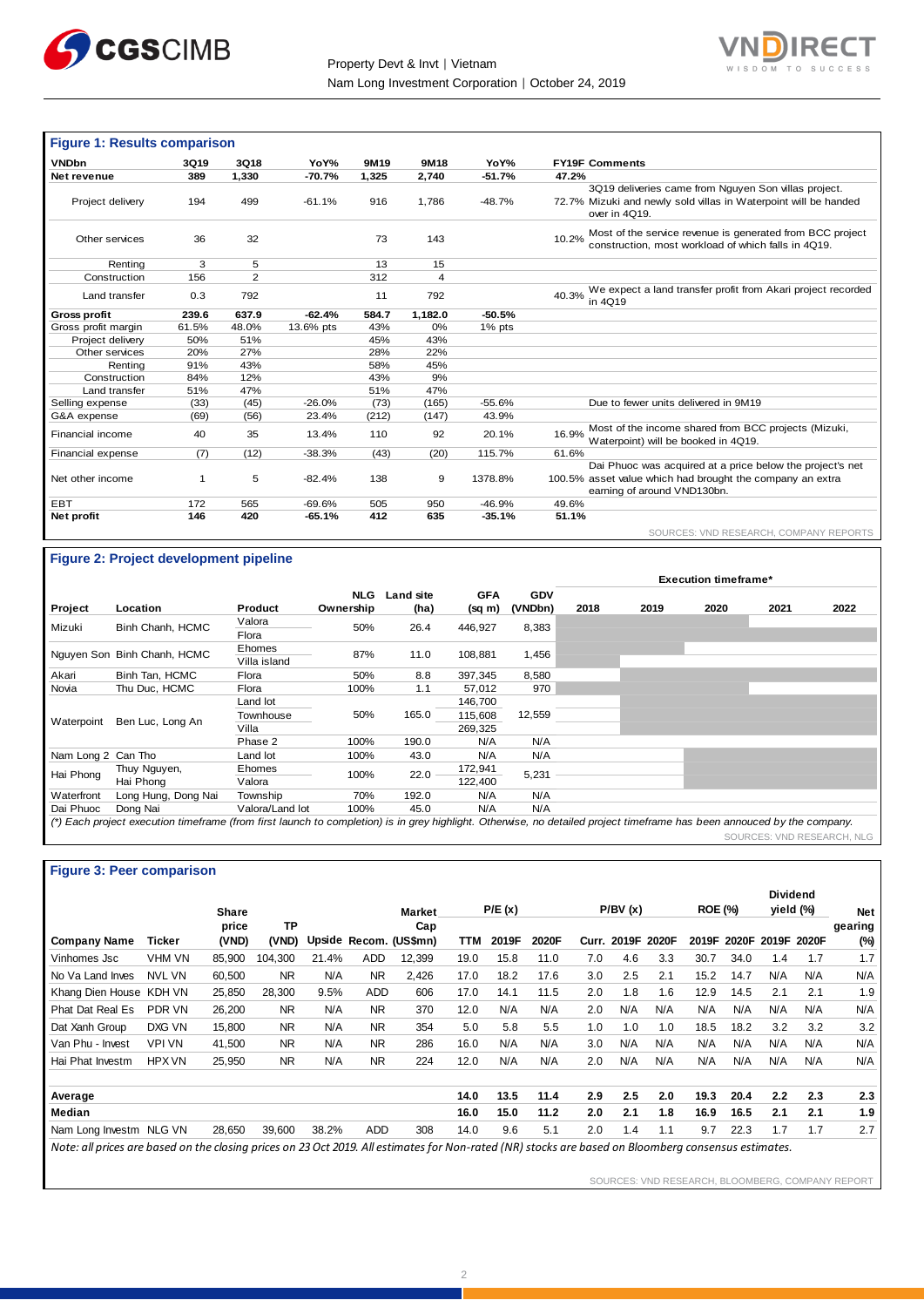

**Balance Sheet** 



# **BY THE NUMBERS**

| <b>Profit &amp; Loss</b>                  |          |          |              |          |
|-------------------------------------------|----------|----------|--------------|----------|
| (VNDb)                                    | Dec-18A  | Dec-19F  | Dec-20F      | Dec-21F  |
| <b>Total Net Revenues</b>                 | 3,480    | 2.807    | 1,719        | 2.282    |
| <b>Gross Profit</b>                       | 1,517    | 688      | 358          | 617      |
| <b>Operating EBITDA</b>                   | 1,026    | 316      | 15           | 199      |
| Depreciation And Amortisation             | (13)     | (16)     | (17)         | (17)     |
| <b>Operating EBIT</b>                     | 1,013    | 299      | (2)          | 182      |
| Financial Income/(Expense)                | 92       | 582      | 1.853        | 2,031    |
| Pretax Income/(Loss) from Assoc.          | 14       | $\Omega$ | <sup>0</sup> | $\Omega$ |
| Non-Operating Income/(Expense)            | 9        | 137      | $\Omega$     | $\Omega$ |
| Profit Before Tax (pre-El)                | 1,128    | 1.018    | 1,851        | 2,213    |
| <b>Exceptional Items</b>                  |          |          |              |          |
| <b>Pre-tax Profit</b>                     | 1,128    | 1,018    | 1,851        | 2,213    |
| <b>Taxation</b>                           | (241)    | (204)    | (370)        | (443)    |
| Exceptional Income - post-tax             |          |          |              |          |
| <b>Profit After Tax</b>                   | 887      | 815      | 1,481        | 1,770    |
| <b>Minority Interests</b>                 | (124)    | (9)      | $\Omega$     | $\Omega$ |
| Pref. & Special Div                       | $\Omega$ | $\Omega$ | $\Omega$     | $\Omega$ |
| FX Gain/(Loss) - post tax                 |          |          |              |          |
| Other Adjustments - post-tax              | (43)     | (47)     | (59)         | (71)     |
| <b>Net Profit</b>                         | 721      | 759      | 1,421        | 1,699    |
| <b>Recurring Net Profit</b>               | 424      | 483      | 1.345        | 1.699    |
| <b>Fully Diluted Recurring Net Profit</b> | 424      | 483      | 1.345        | 1.699    |
|                                           |          |          |              |          |

| (VNDb)                                     | Dec-18A  | Dec-19F  | Dec-20F  | Dec-21F  |
|--------------------------------------------|----------|----------|----------|----------|
| <b>Total Cash And Equivalents</b>          | 2.084    | 1.148    | 1.757    | 3.664    |
| Properties Under Development               | 3.261    | 4.186    | 4.954    | 4.813    |
| <b>Total Debtors</b>                       | 1.833    | 1.800    | 1.644    | 1.725    |
| Inventories                                | 12       | 13       | 14       | 16       |
| <b>Total Other Current Assets</b>          | 142      | 181      | 206      | 199      |
| <b>Total Current Assets</b>                | 7.332    | 7,329    | 8,576    | 10,416   |
| <b>Fixed Assets</b>                        | 40       | 35       | 30       | 25       |
| <b>Total Investments</b>                   | 1.722    | 2.331    | 2.534    | 2.529    |
| Intangible Assets                          | 16       | 14       | 13       | 11       |
| <b>Total Other Non-Current Assets</b>      | 476      | 391      | 565      | 648      |
| <b>Total Non-current Assets</b>            | 2,254    | 2.772    | 3.142    | 3.213    |
| Short-term Debt                            | 201      | 218      | 140      | 171      |
| Current Portion of Long-Term Debt          | $\Omega$ | $\Omega$ | $\Omega$ | $\Omega$ |
| <b>Total Creditors</b>                     | 270      | 292      | 188      | 230      |
| Other Current Liabilities                  | 2.222    | 1.901    | 2.445    | 2,875    |
| <b>Total Current Liabilities</b>           | 2.694    | 2.411    | 2.774    | 3,276    |
| Total Long-term Debt                       | 806      | 756      | 706      | 656      |
| Hybrid Debt - Debt Component               | $\Omega$ | $\Omega$ | $\Omega$ | $\Omega$ |
| <b>Total Other Non-Current Liabilities</b> | 790      | 866      | 850      | 726      |
| <b>Total Non-current Liabilities</b>       | 1.596    | 1.622    | 1.556    | 1.382    |
| <b>Total Provisions</b>                    | $\Omega$ | $\Omega$ | $\Omega$ | $\Omega$ |
| <b>Total Liabilities</b>                   | 4.290    | 4.033    | 4.330    | 4.658    |
| <b>Shareholders' Equity</b>                | 4.600    | 5.362    | 6.681    | 8.262    |
| <b>Minority Interests</b>                  | 684      | 693      | 693      | 693      |
| <b>Total Equity</b>                        | 5,285    | 6,055    | 7,374    | 8.955    |

#### **Cash Flow**

| (VNDb)                             | Dec-18A        | Dec-19F  | Dec-20F  | Dec-21F  |
|------------------------------------|----------------|----------|----------|----------|
| <b>EBITDA</b>                      | 1,026          | 316      | 15       | 199      |
| Cash Flow from Invt. & Assoc.      | $\Omega$       | $\Omega$ | $\Omega$ | $\Omega$ |
| Change In Working Capital          | 384            | (1,070)  | (387)    | 332      |
| <b>Straight Line Adjustment</b>    | $\Omega$       | O        | $\Omega$ | O        |
| (Incr)/Decr in Total Provisions    | 12             | 16       | 17       | 17       |
| Other Non-Cash (Income)/Expense    | (143)          | (652)    | (1, 922) | (2, 101) |
| Other Operating Cashflow           | 96             | 726      | 1,846    | 2,013    |
| Net Interest (Paid)/Received       | (36)           | (70)     | (70)     | (70)     |
| Tax Paid                           | (346)          | (204)    | (370)    | (443)    |
| <b>Cashflow From Operations</b>    | 991            | (938)    | (871)    | (52)     |
| Capex                              | $\Omega$       | $\Omega$ | $\Omega$ | $\Omega$ |
| Disposals Of FAs/subsidiaries      | $\Omega$       | $\Omega$ | $\Omega$ | $\Omega$ |
| Disposals of Investment Properties | $\overline{2}$ | $\Omega$ | $\Omega$ | $\Omega$ |
| Acq. Of Subsidiaries/investments   | (1,719)        | (615)    | (209)    | (0)      |
| Other Investing Cashflow           | (112)          | 638      | 1,945    | 2,108    |
| Cash Flow From Investing           | (1, 830)       | 23       | 1,737    | 2,108    |
| Debt Raised/(repaid)               | 600            | (34)     | (127)    | (19)     |
| Proceeds From Issue Of Shares      | 447            | 132      | $\Omega$ | $\Omega$ |
| Shares Repurchased                 | $\Omega$       | $\Omega$ | $\Omega$ | $\Omega$ |
| Dividends Paid                     | (207)          | (120)    | (130)    | (130)    |
| <b>Preferred Dividends</b>         |                |          |          |          |
| Other Financing Cashflow           | $\Omega$       | $\Omega$ | $\Omega$ | 0        |
| Cash Flow From Financing           | 840            | (22)     | (257)    | (149)    |



# **Key Ratios**

|                                  |        | Dec-17A Dec-18A Dec-19F |         | Dec-20F Dec-21F |          |
|----------------------------------|--------|-------------------------|---------|-----------------|----------|
| Revenue Growth                   | 24.8%  | 10.1%                   | (19.3%) | $(38.8\%)$      | 32.7%    |
| Operating EBITDA Growth          | 81%    | 15%                     | (69%)   | (95%)           | 1241%    |
| Operating EBITDA Margin          | 28.3%  | 29.5%                   | 11.2%   | 0.9%            | 8.7%     |
| Net Cash Per Share (VND)         | 8,679  | 4,503                   | 730     | 3,850           | 11,947   |
| BVPS (VND)                       | 15,477 | 19,237                  | 22,423  | 27,980          | 34.636   |
| <b>Gross Interest Cover</b>      | 31.67  | 27.82                   | 4.30    | (0.03)          | 2.61     |
| <b>Effective Tax Rate</b>        | 20.4%  | 21.3%                   | 20.0%   | 20.0%           | $20.0\%$ |
| Net Dividend Payout Ratio        | 13.8%  | $9.9\%$                 | 15.7%   | 8.4%            | 7.0%     |
| <b>Accounts Receivables Days</b> | 96.6   | 126.5                   | 236.2   | 366.7           | 269.5    |
| <b>Inventory Days</b>            | 2.32   | 2.11                    | 2.12    | 3.63            | 3.26     |
| <b>Accounts Payables Days</b>    | 48.36  | 52.20                   | 48.37   | 64.52           | 45.82    |
| <b>ROIC</b> (%)                  | 20.8%  | 37.0%                   | 7.3%    | $(0.0\%)$       | 3.0%     |
| ROCE (%)                         | 24.3%  | 21.8%                   | 14.3%   | 25.2%           | 25.3%    |
| Return On Average Assets         | 9.65%  | 8.81%                   | 3.07%   | $(0.56\%)$      | 0.59%    |

|                                      | Dec-17A     | Dec-18A     | Dec-19F      | Dec-20F      | Dec-21F      |
|--------------------------------------|-------------|-------------|--------------|--------------|--------------|
| Unbooked Presales (m) (VND)          | 3,362,362.4 | 4,201,651.2 | 10,099,793.1 | 10,984,601.9 | 12,275,899.9 |
| Unbooked Presales (area: m sm)       | N/A         | N/A         | <b>N/A</b>   | N/A          | N/A          |
| Unbooked Presales (units)            | 2,127.0     | 2,489.0     | 4,775.1      | 5,377.1      | 5,970.1      |
| Unsold attrib. landbank (area: m sm) | N/A         | N/A         | <b>N/A</b>   | N/A          | N/A          |
| Gross Margins (%)                    | 46.7%       | 38.5%       | 42.6%        | 51.3%        | 52.3%        |
| Contracted Sales ASP (per Sm) (VND)  | N/A         | N/A         | <b>N/A</b>   | N/A          | N/A          |
| Residential EBIT Margin (%)          | 18.8%       | 26.1%       | 7.1%         | $-18.9%$     | 15.3%        |
| Investment rev / total rev (%)       | N/A         | N/A         | N/A          | <b>N/A</b>   | N/A          |
| Residential rev / total rev (%)      | 71.0%       | 69.0%       | 44.9%        | 29.2%        | 51.4%        |
| Invt. properties rental margin (%)   | N/A         | N/A         | N/A          | <b>N/A</b>   | N/A          |
| SG&A / Sales Ratio (%)               | 5.0%        | 5.0%        | 5.0%         | 5.0%         | 5.0%         |

SOURCES: VND RESEARCH, COMPANY REPORTS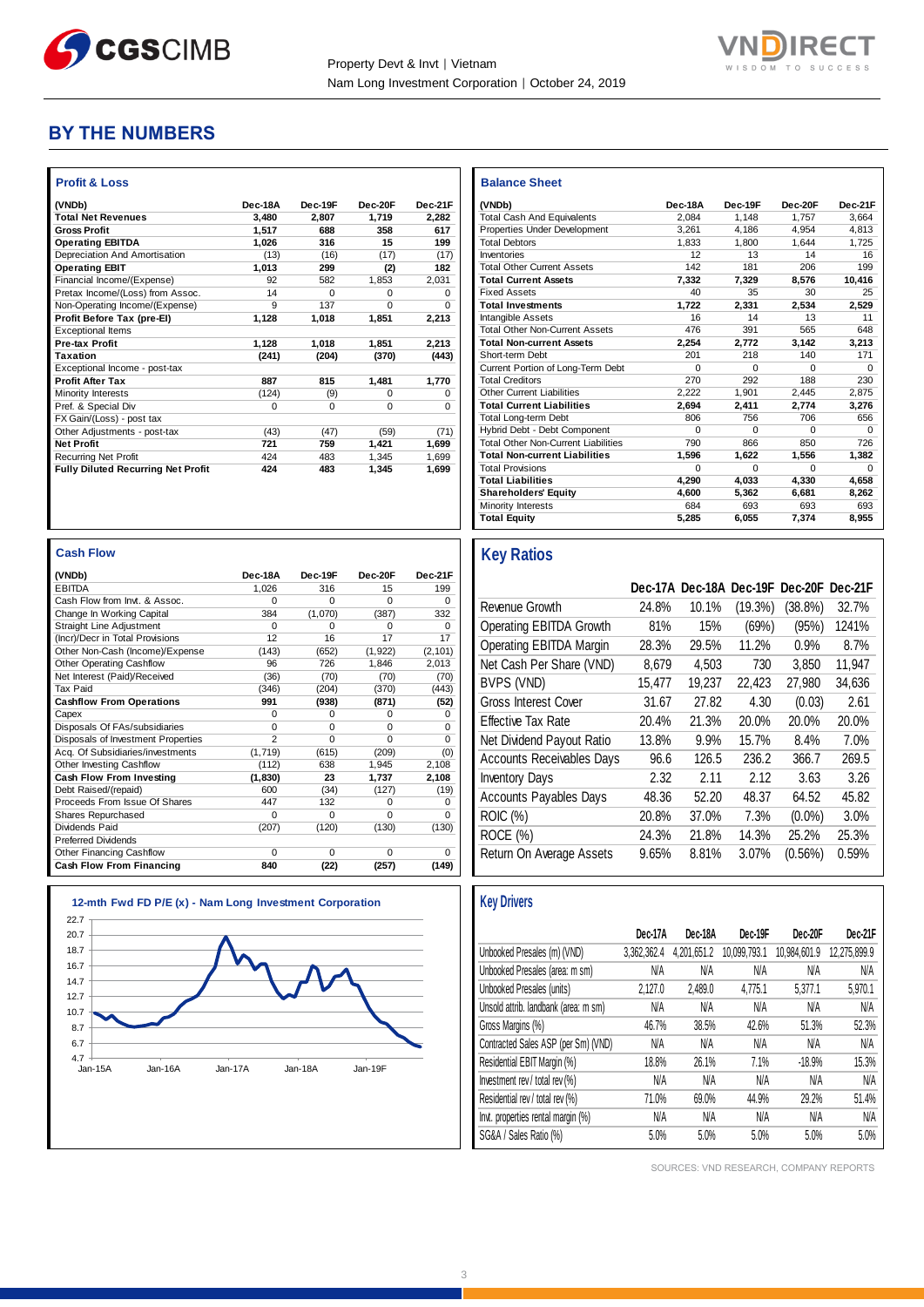



## **DISCLAIMER**

The content of this report (including the views and opinions expressed therein, and the information comprised therein) has been prepared by and belongs to VNDIRECT Securities Corporation, and is distributed by CGS-CIMB pursuant to an arrangement between VNDIRECT Securities Corporation and CGS-CIMB. VNDIRECT Securities Corporation is not an affiliate of CGS-CIMB.

This report is not directed to, or intended for distribution to or use by, any person or entity who is a citizen or resident of or located in any locality, state, country or other jurisdiction where such distribution, publication, availability or use would be contrary to law or regulation.

By accepting this report, the recipient hereof represents and warrants that he is entitled to receive such report in accordance with the restrictions set forth below and agrees to be bound by the limitations contained herein (including the "Restrictions on Distributions" set out below). Any failure to comply with these limitations may constitute a violation of law. This publication is being supplied to you strictly on the basis that it will remain confidential. No part of this report may be (i) copied, photocopied, duplicated, stored or reproduced in any form by any means or (ii) redistributed or passed on, directly or indirectly, to any other person in whole or in part, for any purpose without the prior written consent of CGS-CIMB.

The information contained in this research report is prepared from data believed to be correct and reliable at the time of issue of this report.

VNDIRECT Securities Corporation may or may not issue regular reports on the subject matter of this report at any frequency and may cease to do so or change the periodicity of reports at any time. Neither VNDIRECT Securities Corporation nor CGS-CIMB is under any obligation to update this report in the event of a material change to the information contained in this report. Neither VNDIRECT Securities Corporation nor CGS-CIMB has any and will accept any, obligation to (i) check or ensure that the contents of this report remain current, reliable or relevant, (ii) ensure that the content of this report constitutes all the information a prospective investor may require, (iii) ensure the adequacy, accuracy, completeness, reliability or fairness of any views, opinions and information, and accordingly, VNDIRECT Securities Corporation, CGS-CIMB and their respective affiliates and related persons including China Galaxy International Financial Holdings Limited ("CGIFHL") and CIMB Group Sdn. Bhd. ("CIMBG") and their respective related corporations (and their respective directors, associates, connected persons and/or employees) shall not be liable in any manner whatsoever for any consequences (including but not limited to any direct, indirect or consequential losses, loss of profits and damages) of any reliance thereon or usage thereof. In particular, VNDIRECT Securities Corporation and CGS-CIMB disclaim all responsibility and liability for the views and opinions set out in this report.

Unless otherwise specified, this report is based upon reasonable sources. Such sources will, unless otherwise specified, for market data, be market data and prices available from the main stock exchange or market where the relevant security is listed, or, where appropriate, any other market. Information on the accounts and business of company(ies) will generally be based on published statements of the company(ies), information disseminated by regulatory information services, other publicly available information and information resulting from our research. Whilst every effort is made to ensure that statements of facts made in this report are accurate, all estimates, projections, forecasts, expressions of opinion and other subjective judgments contained in this report are based on assumptions considered to be reasonable as of the date of the document in which they are contained and must not be construed as a representation that the matters referred to therein will occur. Past performance is not a reliable indicator of future performance. The value of investments may go down as well as up and those investing may, depending on the investments in question, lose more than the initial investment. No report shall constitute an offer or an invitation by or on behalf of CGS-CIMB or VNDIRECT Securities Corporation, or their respective affiliates (including CGIFHL, CIMBG and their respective related corporations) to any person to buy or sell any investments.

CGS-CIMB and/or VNDIRECT Securities Corporation and/or their respective affiliates and related corporations (including CGIFHL, CIMBG and their respective related corporations), their respective directors, associates, connected parties and/or employees may own or have positions in securities of the company(ies) covered in this research report or any securities related thereto and may from time to time add to or dispose of, or may be materially interested in, any such securities. Further, CGS-CIMB and/or VNDIRECT Securities Corporation, and/or their respective affiliates and their respective related corporations (including CGIFHL, CIMBG and their respective related corporations) do and seek to do business with the company(ies) covered in this research report and may from time to time act as market maker or have assumed an underwriting commitment in securities of such company(ies), may sell them to or buy them from customers on a principal basis and may also perform or seek to perform significant investment banking, advisory, underwriting or placement services for or relating to such company(ies) as well as solicit such investment, advisory or other services from any entity mentioned in this report.

CGS-CIMBand/or VNDIRECT Securities Corporation and/or their respective affiliates (including CGIFHL, CIMBG and their respective related corporations) may enter into an agreement with the company(ies) covered in this report relating to the production of research reports. CGS-CIMB and/or VNDIRECT Securities Corporation may disclose the contents of this report to the company(ies) covered by it and may have amended the contents of this report following such disclosure.

The analyst responsible for the production of this report hereby certifies that the views expressed herein accurately and exclusively reflect his or her personal views and opinions about any and all of the issuers or securities analysed in this report and were prepared independently and autonomously. No part of the compensation of the analyst(s) was, is, or will be directly or indirectly related to the inclusion of specific recommendations(s) or view(s) in this report. The analyst(s) who prepared this research report is prohibited from receiving any compensation, incentive or bonus based on specific investment banking transactions or for providing a specific recommendation for, or view of, a particular company. Information barriers and other arrangements may be established where necessary to prevent conflicts of interests arising. However, the analyst(s) may receive compensation that is based on his/their coverage of company(ies) in the performance of his/their duties or the performance of his/their recommendations and the research personnel involved in the preparation of this report may also participate in the solicitation of the businesses as described above. In reviewing this research report, an investor should be aware that any or all of the foregoing, among other things, may give rise to real or potential conflicts of interest. Additional information is, subject to the duties of confidentiality, available on request.

The term "VNDIRECT Securities Corporation" shall, unless the context otherwise requires, mean VNDIRECT Securities Corporation and its affiliates, subsidiaries and related companies. The term "CGS-CIMB" shall denote, where appropriate, the relevant entity distributing or disseminating the report in the particular jurisdiction referenced below, or, in every other case except as otherwise stated herein, CGS-CIMB Securities International Pte. Ltd. and its affiliates, subsidiaries and related corporations.

4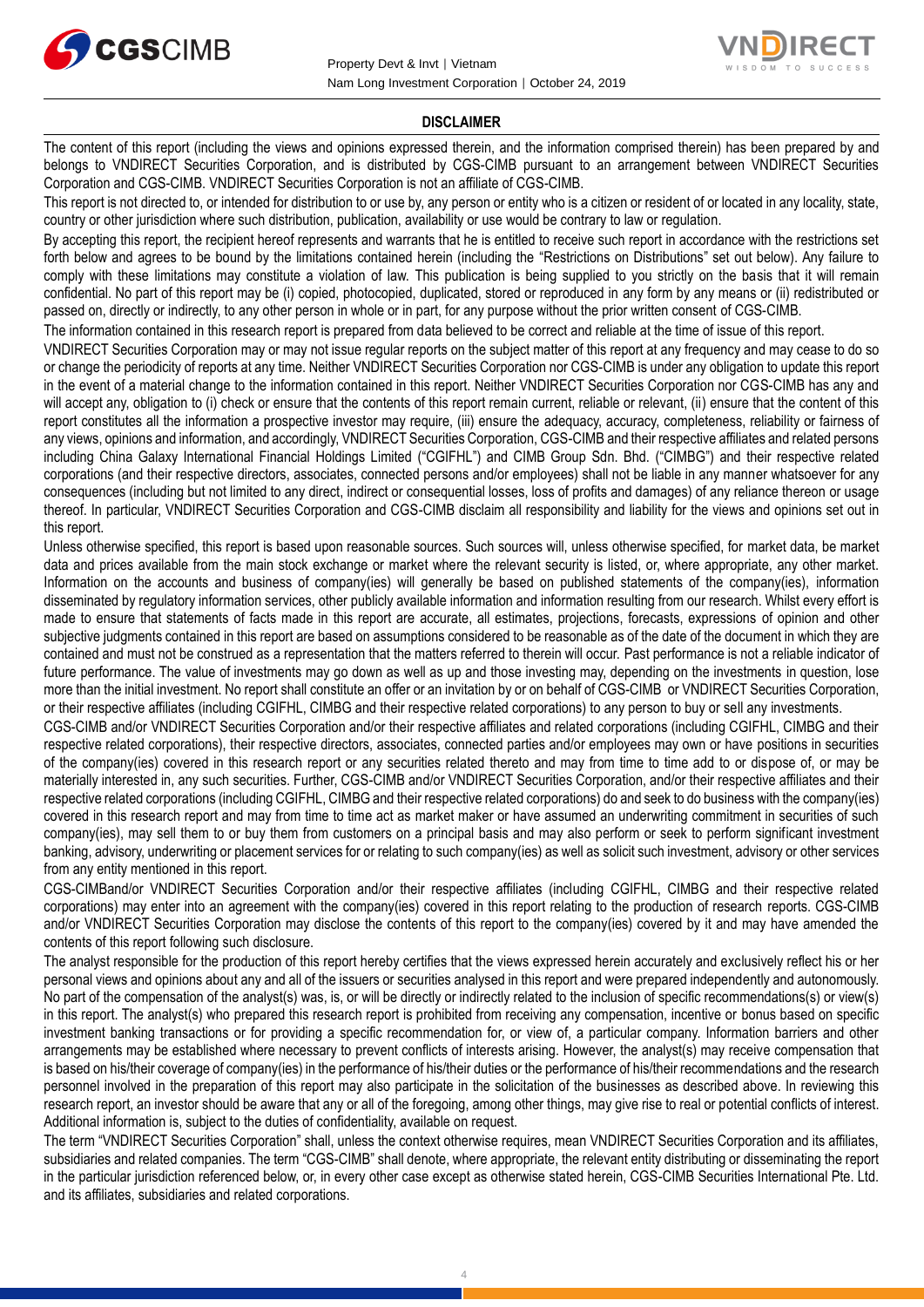



**CGS-CIMB**

| Country     | <b>CGS-CIMB Entity</b>                                                            | <b>Regulated by</b>                                             |
|-------------|-----------------------------------------------------------------------------------|-----------------------------------------------------------------|
| Hong Kong   | CGS-CIMB Securities (Hong Kong) Limited                                           | Securities and Futures Commission Hong Kong                     |
| India       | CGS-CIMB Securities (India) Private Limited                                       | Securities and Exchange Board of India (SEBI)                   |
| Indonesia   | PT CGS-CIMB Sekuritas Indonesia                                                   | Financial Services Authority of Indonesia                       |
| Malaysia    | CGS-CIMB Securities Sdn. Bhd. (formerly known<br>as Jupiter Securities Sdn. Bhd.) | Securities Commission Malaysia                                  |
| Singapore   | CGS-CIMB Research Pte. Ltd.                                                       | Monetary Authority of Singapore                                 |
| South Korea | CGS-CIMB Securities (Hong Kong) Limited,<br>Korea Branch                          | Financial Services Commission and Financial Supervisory Service |
| Thailand    | CGS-CIMB Securities (Thailand) Co. Ltd.                                           | Securities and Exchange Commission Thailand                     |

(i) As of September 30, 2019 VNDIRECT Securities Corporation has a proprietary position in the securities (which may include but not limited to shares, warrants, call warrants and/or any other derivatives) in the following company or companies covered or recommended in this report:  $(a)$  -

(ii) As of October 24, 2019, the analyst(s) who prepared this report, and the associate(s), has / have an interest in the securities (which may include but not limited to shares, warrants, call warrants and/or any other derivatives) in the following company or companies covered or recommended in this report:

(a) -

This report does not purport to contain all the information that a prospective investor may require. CGS-CIMB, VNDIRECT Securities Corporation and their respective affiliates (including CGIFHL, CIMBG and their related corporations) do not make any guarantee, representation or warranty, express or implied, as to the adequacy, accuracy, completeness, reliability or fairness of any such information and opinion contained in this report. None of CGS-CIMB, VNDIRECT Securities Corporation and their respective affiliates and related persons (including CGIFHL, CIMBG and their related corporations) shall be liable in any manner whatsoever for any consequences (including but not limited to any direct, indirect or consequential losses, loss of profits and damages) of any reliance thereon or usage thereof.

This report is general in nature and has been prepared for information purposes only. It is intended for circulation amongst CGS-CIMB's and its affiliates' (including CGIFHL's, CIMBG's and their respective related corporations') clients generally and does not have regard to the specific investment objectives, financial situation and the particular needs of any specific person who may receive this report. The information and opinions in this report are not and should not be construed or considered as an offer, recommendation or solicitation to buy or sell the subject securities, related investments or other financial instruments or any derivative instrument, or any rights pertaining thereto.

Investors are advised to make their own independent evaluation of the information contained in this research report, consider their own individual investment objectives, financial situation and particular needs and consult their own professional and financial advisers as to the legal, business, financial, tax and other aspects before participating in any transaction in respect of the securities of company(ies) covered in this research report. The securities of such company(ies) may not be eligible for sale in all jurisdictions or to all categories of investors.

Restrictions on Distributions

**Australia:** Despite anything in this report to the contrary, this research is issued by VNDIRECT Securities Corporation and provided in Australia by CGS-CIMB Securities (Singapore) Pte. Ltd. and CGS-CIMB Securities (Hong Kong) Limited. This research is only available in Australia to persons who are "wholesale clients" (within the meaning of the Corporations Act 2001 (Cth) and is supplied solely for the use of such wholesale clients and shall not be distributed or passed on to any other person. You represent and warrant that if you are in Australia, you are a "wholesale client". This research is of a general nature only and has been prepared without taking into account the objectives, financial situation or needs of the individual recipient. CGS-CIMB Securities (Singapore) Pte. Ltd. and CGS-CIMB Securities (Hong Kong) Limited do not hold, and are not required to hold an Australian financial services license. CGS-CIMB Securities (Singapore) Pte. Ltd. and CGS-CIMB Securities (Hong Kong) Limited rely on "passporting" exemptions for entities appropriately licensed by the Monetary Authority of Singapore (under ASIC Class Order 03/1102) and the Securities and Futures Commission in Hong Kong (under ASIC Class Order 03/1103).

**Canada:** This research report has not been prepared in accordance with the disclosure requirements of Dealer Member Rule 3400 – Research Restrictions and Disclosure Requirements of the Investment Industry Regulatory Organization of Canada. For any research report distributed by CIBC, further disclosures related to CIBC conflicts of interest can be found at https://researchcentral.cibcwm.com.

**China:** For the purpose of this report, the People's Republic of China ("PRC") does not include the Hong Kong Special Administrative Region, the Macau Special Administrative Region or Taiwan. The distributor of this report has not been approved or licensed by the China Securities Regulatory Commission or any other relevant regulatory authority or governmental agency in the PRC. This report contains only marketing information. The distribution of this report is not an offer to buy or sell to any person within or outside PRC or a solicitation to any person within or outside of PRC to buy or sell any instruments described herein. This report is being issued outside the PRC to a limited number of institutional investors and may not be provided to any person other than the original recipient and may not be reproduced or used for any other purpose.

**France:** Only qualified investors within the meaning of French law shall have access to this report. This report shall not be considered as an offer to subscribe to, or used in connection with, any offer for subscription or sale or marketing or direct or indirect distribution of financial instruments and it is not intended as a solicitation for the purchase of any financial instrument.

**Germany:** This report is only directed at persons who are professional investors as defined in sec 31a(2) of the German Securities Trading Act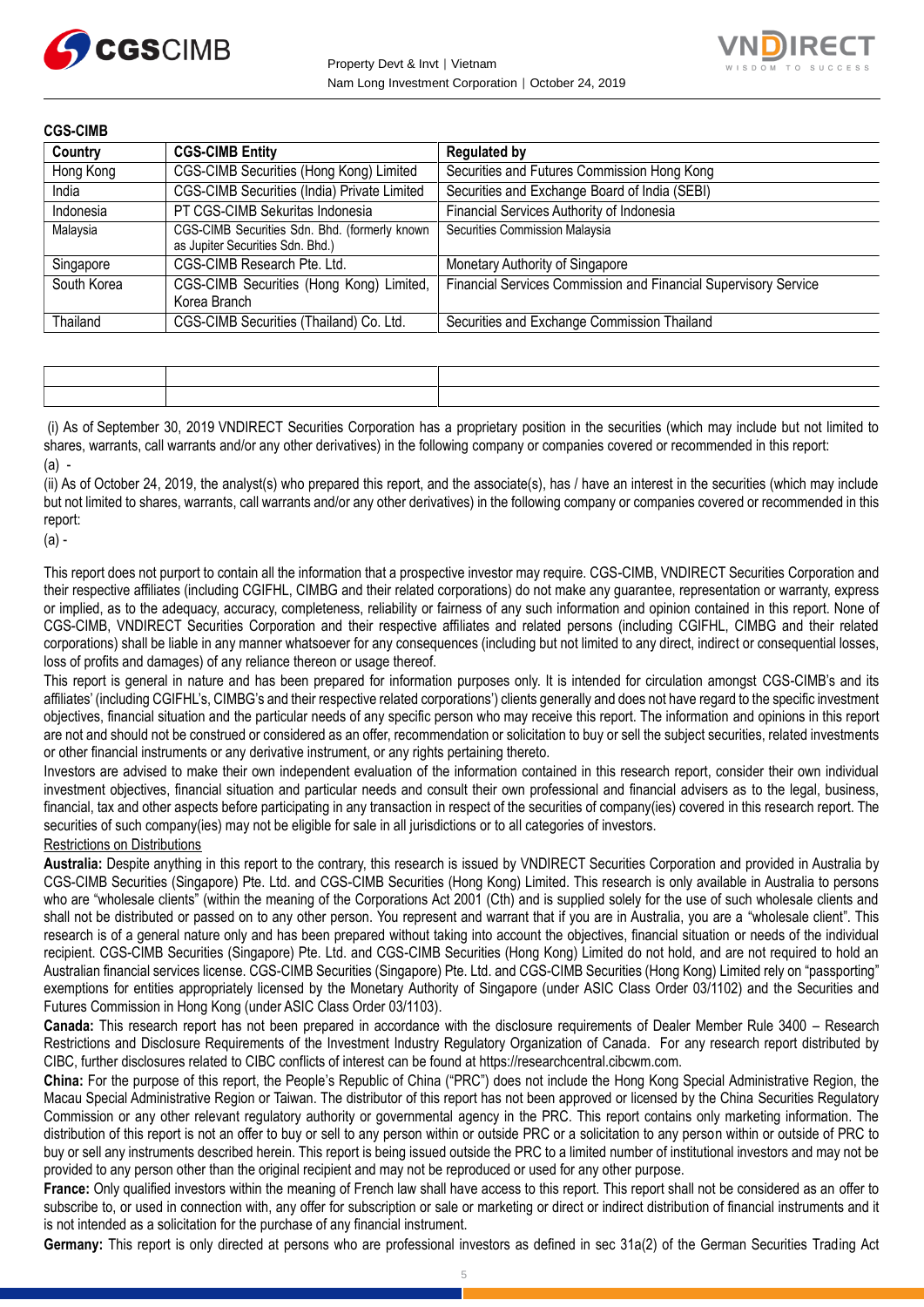



(WpHG). This publication constitutes research of a non-binding nature on the market situation and the investment instruments cited here at the time of the publication of the information.

The current prices/yields in this issue are based upon closing prices from Bloomberg as of the day preceding publication. Please note that neither the German Federal Financial Supervisory Agency (BaFin), nor any other supervisory authority exercises any control over the content of this report.

**Hong Kong:** This report is issued by VNDIRECT Securities Corporation and distributed in Hong Kong by CGS-CIMB Securities (Hong Kong) Limited ("CHK") which is licensed in Hong Kong by the Securities and Futures Commission for Type 1 (dealing in securities), Type 4 (advising on securities) and Type 6 (advising on corporate finance) activities. Any investors wishing to purchase or otherwise deal in the securities covered in this report should contact the Head of Sales at CGS-CIMB Securities (Hong Kong) Limited. The views and opinions in this research report are of VNDIRECT Securities Corporation as of the date hereof and are subject to change. If the Financial Services and Markets Act of the United Kingdom or the rules of the Financial Conduct Authority apply to a recipient, our obligations owed to such recipient therein are unaffected. CHK has no obligation to update the opinion or the information in this research report.

CHK does not make a market on other securities mentioned in the report.

## **India:**

This report is issued by VNDIRECT Securities Corporation and distributed in India by CGS-CIMB Securities (India) Private Limited ("CGS-CIMB India"). CGS-CIMB India is a subsidiary of CGS-CIMB Securities International Pte. Ltd. which in turn is a 50:50 joint venture company of CGIFHL and CIMBG. The details of the members of the group of companies of CGS-CIMB can be found at www.cgs-cimb.com, CGIFHL at www.chinastock.com.hk/en/ACG/ContactUs/index.aspx and CIMBG at www.cimb.com/en/who-we-are.html. CGS-CIMB India is registered with the National Stock Exchange of India Limited and BSE Limited as a trading and clearing member (Merchant Banking Number: INM000012037) under the Securities and Exchange Board of India (Stock Brokers and Sub-Brokers) Regulations, 1992. In accordance with the provisions of Regulation 4(g) of the Securities and Exchange Board of India (Investment Advisers) Regulations, 2013, CGS-CIMB India is not required to seek registration with the Securities and Exchange Board of India ("SEBI") as an Investment Adviser. CGS-CIMB India is registered with SEBI (SEBI Registration Number: INZ000157134) as a Research Analyst (INH000000669) pursuant to the SEBI (Research Analysts) Regulations, 2014 ("Regulations").

This report does not take into account the particular investment objectives, financial situations, or needs of the recipients. It is not intended for and does not deal with prohibitions on investment due to law/jurisdiction issues etc. which may exist for certain persons/entities. Recipients should rely on their own investigations and take their own professional advice before investment.

The report is not a "prospectus" as defined under Indian Law, including the Companies Act, 2013, and is not, and shall not be, approved by, or filed or registered with, any Indian regulator, including any Registrar of Companies in India, SEBI, any Indian stock exchange, or the Reserve Bank of India. No offer, or invitation to offer, or solicitation of subscription with respect to any such securities listed or proposed to be listed in India is being made, or intended to be made, to the public, or to any member or section of the public in India, through or pursuant to this report.

The research analysts, strategists or economists principally responsible for the preparation of this research report are segregated from the other activities of CGS-CIMB India and they have received compensation based upon various factors, including quality, accuracy and value of research, firm profitability or revenues, client feedback and competitive factors. Research analysts', strategists' or economists' compensation is not linked to investment banking or capital markets transactions performed or proposed to be performed by CGS-CIMB India or its affiliates.

CGS-CIMB India does not have actual / beneficial ownership of 1% or more securities of the subject company in this research report, at the end of the month immediately preceding the date of publication of this research report. However, since affiliates of CGS-CIMB India are engaged in the financial services business, they might have in their normal course of business financial interests or actual / beneficial ownership of one per cent or more in various companies including the subject company in this research report.

CGS-CIMB India or its associates, may: (a) from time to time, have long or short position in, and buy or sell the securities of the subject company in this research report; or (b) be engaged in any other transaction involving such securities and earn brokerage or other compensation or act as a market maker in the financial instruments of the subject company in this research report or act as an advisor or lender/borrower to such company or may have any other potential conflict of interests with respect to any recommendation and other related information and opinions.

CGS-CIMB India, its associates and the analyst engaged in preparation of this research report have not received any compensation for investment banking, merchant banking or brokerage services from the subject company mentioned in the research report in the past 12 months.

CGS-CIMB India, its associates and the analyst engaged in preparation of this research report have not managed or co-managed public offering of securities for the subject company mentioned in the research report in the past 12 months. The analyst from CGS-CIMB India engaged in preparation of this research report or his/her relative (a) do not have any financial interests in the subject company mentioned in this research report; (b) do not own 1% or more of the equity securities of the subject company mentioned in the research report as of the last day of the month preceding the publication of the research report; (c) do not have any material conflict of interest at the time of publication of the research report.

**Indonesia:** This report is issued by VNDIRECT Securities Corporation and distributed by PT CGS-CIMB Sekuritas Indonesia ("CGS-CIMB Indonesia"). The views and opinions in this research report are not our own but of VNDIRECT Securities Corporation as of the date hereof and are subject to change. CGS-CIMB Indonesia has no obligation to update the opinion or the information in this research report. This report is for private circulation only to clients of CGS-CIMB Indonesia. Neither this report nor any copy hereof may be distributed in Indonesia or to any Indonesian citizens wherever they are domiciled or to Indonesian residents except in compliance with applicable Indonesian capital market laws and regulations.

This research report is not an offer of securities in Indonesia. The securities referred to in this research report have not been registered with the Financial Services Authority (Otoritas Jasa Keuangan) pursuant to relevant capital market laws and regulations, and may not be offered or sold within the territory of the Republic of Indonesia or to Indonesian citizens through a public offering or in circumstances which constitute an offer within the meaning of the Indonesian capital market law and regulations.

**Ireland:** CGS-CIMB is not an investment firm authorised in the Republic of Ireland and no part of this document should be construed as CGS-CIMB acting as, or otherwise claiming or representing to be, an investment firm authorised in the Republic of Ireland.

**Malaysia:** This report is issued by VNDIRECT Securities Corporation and distributed in Malaysia by CGS-CIMB Securities Sdn. Bhd. (formerly known as Jupiter Securities Sdn. Bhd.) ("CGS-CIMB Malaysia") solely for the benefit of and for the exclusive use of our clients. Recipients of this report are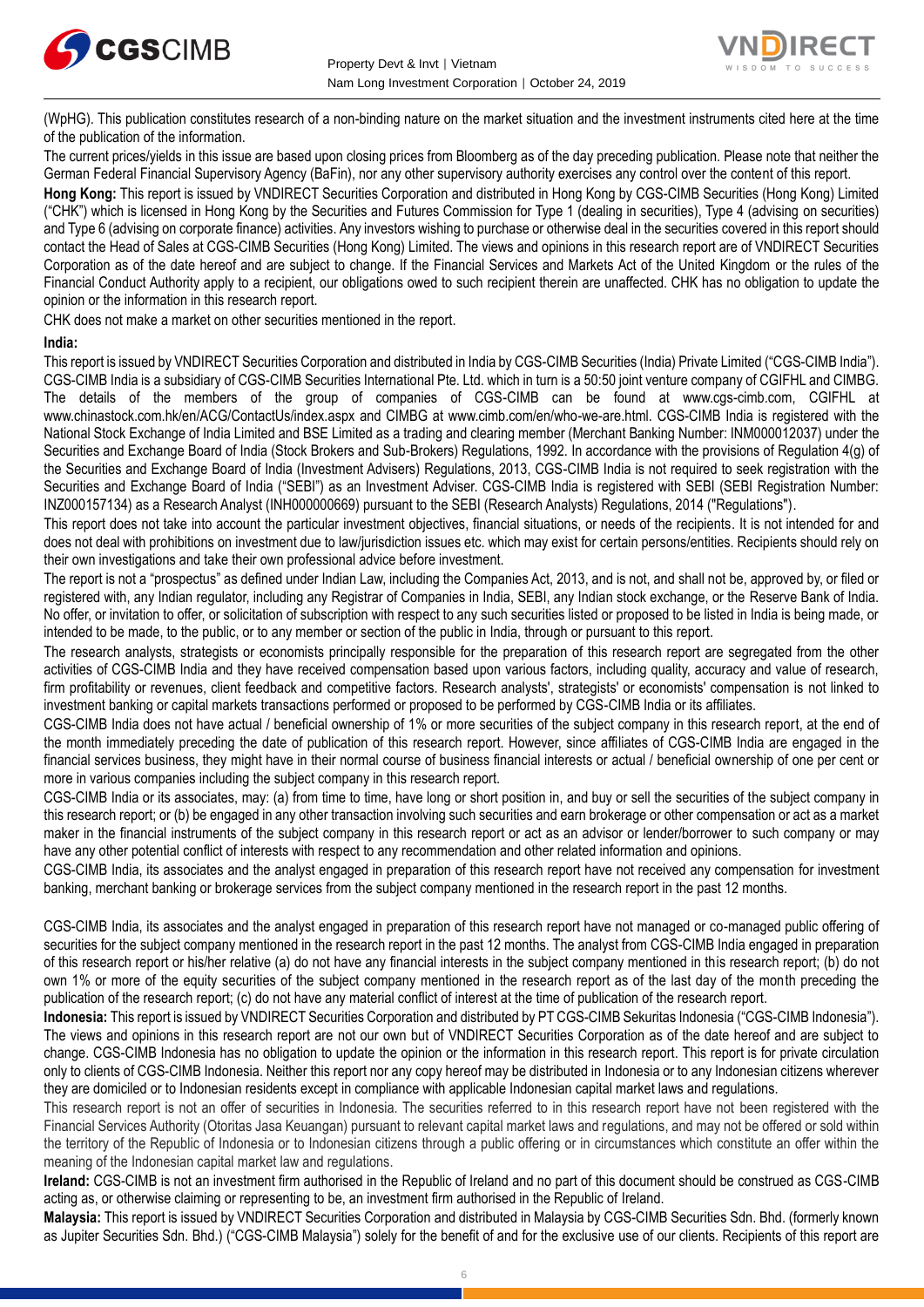



to contact CGS-CIMB Malaysia, at 29th Floor Menara CIMB No. 1 Jalan Stesen Sentral 2, Kuala Lumpur Sentral 50470 Kuala Lumpur, Malaysia, in respect of any matters arising from or in connection with this report. CGS-CIMB Malaysia has no obligation to update, revise or reaffirm the opinion or the information in this research report after the date of this report.

**New Zealand:** In New Zealand, this report is for distribution only to persons who are wholesale clients pursuant to section 5C of the Financial Advisers Act 2008.

**Singapore:** This report is issued by VNDIRECT Securities Corporation and distributed by CGS-CIMB Research Pte Ltd ("CGS-CIMBR"). CGS-CIMBR is a financial adviser licensed under the Financial Advisers Act, Cap 110 ("FAA") for advising on investment products, by issuing or promulgating research analyses or research reports, whether in electronic, print or other form. Accordingly CGS-CIMBR is a subject to the applicable rules under the FAA unless it is able to avail itself to any prescribed exemptions.

Recipients of this report are to contact CGS-CIMB Research Pte Ltd, 50 Raffles Place, #16-02 Singapore Land Tower, Singapore in respect of any matters arising from, or in connection with this report. CGS-CIMBR has no obligation to update the opinion or the information in this research report. This publication is strictly confidential and is for private circulation only. If you have not been sent this report by CGS-CIMBR directly, you may not rely, use or disclose to anyone else this report or its contents.

If the recipient of this research report is not an accredited investor, expert investor or institutional investor, CGS-CIMBR accepts legal responsibility for the contents of the report without any disclaimer limiting or otherwise curtailing such legal responsibility. If the recipient is an accredited investor, expert investor or institutional investor, the recipient is deemed to acknowledge that CGS-CIMBR is exempt from certain requirements under the FAA and its attendant regulations, and as such, is exempt from complying with the following :

(a) Section 25 of the FAA (obligation to disclose product information);

(b) Section 27 (duty not to make recommendation with respect to any investment product without having a reasonable basis where you may be reasonably expected to rely on the recommendation) of the FAA;

(c) MAS Notice on Information to Clients and Product Information Disclosure [Notice No. FAA-N03];

(d) MAS Notice on Recommendation on Investment Products [Notice No. FAA-N16];

(e) Section 36 (obligation on disclosure of interest in securities), and

(f) any other laws, regulations, notices, directive, guidelines, circulars and practice notes which are relates to the above, to the extent permitted by applicable laws, as may be amended from time to time, and any other laws, regulations, notices, directive, guidelines, circulars, and practice notes as we may notify you from time to time. In addition, the recipient who is an accredited investor, expert investor or institutional investor acknowledges that a CGS-CIMBR is exempt from Section 27 of the FAA, the recipient will also not be able to file a civil claim against CGS-CIMBR for any loss or damage arising from the recipient's reliance on any recommendation made by CGS-CIMBR which would otherwise be a right that is available to the recipient under Section 27 of the FAA, the recipient will also not be able to file a civil claim against CGS-CIMBR for any loss or damage arising from the recipient's reliance on any recommendation made by CGS-CIMBR which would otherwise be a right that is available to the recipient under Section 27 of the FAA.

CGS-CIMBR, its affiliates and related corporations, their directors, associates, connected parties and/or employees may own or have positions in securities of the company(ies) covered in this research report or any securities related thereto and may from time to time add to or dispose of, or may be materially interested in, any such securities. Further, CGS-CIMBR, its affiliates and its related corporations do and seek to do business with the company(ies) covered in this research report and may from time to time act as market maker or have assumed an underwriting commitment in securities of such company(ies), may sell them to or buy them from customers on a principal basis and may also perform or seek to perform significant investment banking, advisory, underwriting or placement services for or relating to such company(ies) as well as solicit such investment, advisory or other services from any entity mentioned in this report.

As of October 24, 2019,, CGS-CIMBR does not have a proprietary position in the recommended securities in this report.

CGS-CIMBR does not make a market on the securities mentioned in the report.

**South Korea:** This report is issued by VNDIRECT Securities Corporation and distributed in South Korea by CGS-CIMB Securities (Hong Kong) Limited, Korea Branch ("CGS-CIMB Korea") which is licensed as a cash equity broker, and regulated by the Financial Services Commission and Financial Supervisory Service of Korea. In South Korea, this report is for distribution only to professional investors under Article 9(5) of the Financial Investment Services and Capital Market Act of Korea ("FSCMA").

**Spain:** This document is a research report and it is addressed to institutional investors only. The research report is of a general nature and not personalised and does not constitute investment advice so, as the case may be, the recipient must seek proper advice before adopting any investment decision. This document does not constitute a public offering of securities.

CGS-CIMB is not registered with the Spanish Comision Nacional del Mercado de Valores to provide investment services.

**Sweden:** This report contains only marketing information and has not been approved by the Swedish Financial Supervisory Authority. The distribution of this report is not an offer to sell to any person in Sweden or a solicitation to any person in Sweden to buy any instruments described herein and may not be forwarded to the public in Sweden.

**Switzerland:** This report has not been prepared in accordance with the recognized self-regulatory minimal standards for research reports of banks issued by the Swiss Bankers' Association (Directives on the Independence of Financial Research).

**Thailand:** This report is issued by VNDIRECT Securities Corporation and distributed by CGS-CIMB Securities (Thailand) Co. Ltd. ("CGS-CIMB Thailand") based upon sources believed to be reliable (but their accuracy, completeness or correctness is not guaranteed). The statements or expressions of opinion herein were arrived at after due and careful consideration for use as information for investment. Such opinions are subject to change without notice and CGS-CIMB Thailand has no obligation to update the opinion or the information in this research report.

CGS-CIMB Thailand may act or acts as Market Maker, and issuer and offerer of Derivative Warrants and Structured Note which may have the following securities as its underlying securities. Investors should carefully read and study the details of the derivative warrants in the prospectus before making investment decisions.

AAV, ADVANC, AEONTS, AMATA, ANAN, AOT, AP, BANPU, BBL, BCH, BCP, BCPG, BDMS, BEAUTY, BEC, BEM, BGRIM, BH, BJC, BLAND, BPP, BTS, CBG, CENTEL, CHG, CK, CKP, COM7, CPALL, CPF, CPN, DELTA, DTAC, EA, EGCO, EPG, ERW, ESSO, GFPT, GLOBAL, GPSC, GULF,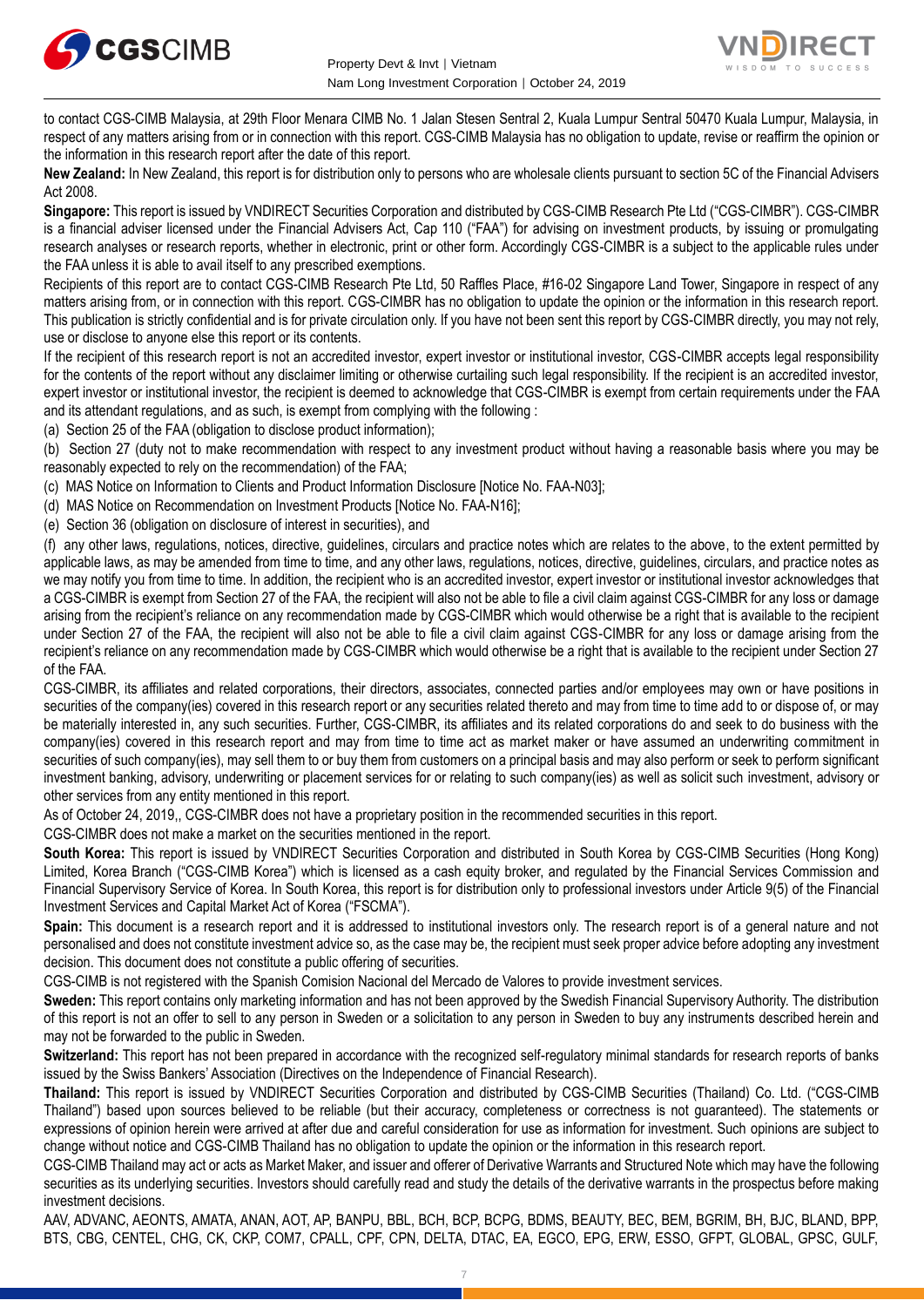



GUNKUL, HANA, HMPRO, INTUCH, IRPC, IVL, JAS, JMT, KBANK, KCE, KKP, KTB, KTC, LH, MAJOR, MBK, MEGA, MINT, MTC, ORI, OSP, PLANB, PRM, PSH, PSL, PTG, PTT, PTTEP, PTTGC, QH, RATCH, ROBINS, RS, SAWAD, SCB, SCC, SGP, SIRI, SPALI, SPRC, STA, STEC, SUPER, TASCO, TCAP, THAI, THANI, TISCO, TKN, TMB, TOA, TOP, TPIPP, TRUE, TTW, TU, TVO, WHA.

## **Corporate Governance Report:**

The disclosure of the survey result of the Thai Institute of Directors Association ("IOD") regarding corporate governance is made pursuant to the policy of the Office of the Securities and Exchange Commission. The survey of the IOD is based on the information of a company listed on the Stock Exchange of Thailand and the Market for Alternative Investment disclosed to the public and able to be accessed by a general public investor. The result, therefore, is from the perspective of a third party. It is not an evaluation of operation and is not based on inside information.

The survey result is as of the date appearing in the Corporate Governance Report of Thai Listed Companies. As a result, the survey result may be changed after that date. CGS-CIMB Thailand does not confirm nor certify the accuracy of such survey result.

| Soore.<br>Range:<br>экик     | l00<br>90                    | -RN<br>n c<br>υυ<br>vü | $\overline{\phantom{a}}$<br>70<br>u | $\sim$ $\sim$<br>Relow<br>u or | No<br><b>Result</b><br>survey. |
|------------------------------|------------------------------|------------------------|-------------------------------------|--------------------------------|--------------------------------|
| ------<br>- - --<br>ription: | voollor<br><u>xuellei Il</u> | Verv<br>300C           | -<br>000ن<br>.                      | N/A                            |                                |

**United Arab Emirates:** The distributor of this report has not been approved or licensed by the UAE Central Bank or any other relevant licensing authorities or governmental agencies in the United Arab Emirates. This report is strictly private and confidential and has not been reviewed by, deposited or registered with UAE Central Bank or any other licensing authority or governmental agencies in the United Arab Emirates. This report is being issued outside the United Arab Emirates to a limited number of institutional investors and must not be provided to any person other than the original recipient and may not be reproduced or used for any other purpose. Further, the information contained in this report is not intended to lead to the sale of investments under any subscription agreement or the conclusion of any other contract of whatsoever nature within the territory of the United Arab Emirates.

**United Kingdom and European Economic Area (EEA):** In the United Kingdom and European Economic Area, this material is issued by VNDIRECT Securities Corporation and is being distributed by CGS-CIMB Securities (UK) Limited ("CGS-CIMB UK"). CGS-CIMB UK is authorized and regulated by the Financial Conduct Authority and its registered office is at 27 Knightsbridge, London, SW1X7YB. The material distributed by CGS-CIMB UK has been prepared in accordance with CGS-CIMB's policies for managing conflicts of interest arising as a result of publication and distribution of this material. This material is for distribution only to, and is solely directed at, selected persons on the basis that those persons: (a) are eligible counterparties and professional clients of CGS-CIMB UK; (b) have professional experience in matters relating to investments falling within Article 19(5) of the Financial Services and Markets Act 2000 (Financial Promotion) Order 2005 (as amended, the "Order"), (c) fall within Article 49(2)(a) to (d) ("high net worth companies, unincorporated associations etc") of the Order; (d) are outside the United Kingdom subject to relevant regulation in each jurisdiction, material(all such persons together being referred to as "relevant persons"). This material is directed only at relevant persons and must not be acted on or relied on by persons who are not relevant persons. Any investment or investment activity to which this material relates is available only to relevant persons and will be engaged in only with relevant persons.

Where this material is labelled as non-independent, it does not provide an impartial or objective assessment of the subject matter and does not constitute independent "research" (cannot remove research from here under the applicable rules of the Financial Conduct Authority in the UK. Consequently, any such non-independent material will not have been prepared in accordance with legal requirements designed to promote the independence of research (cannot remove research from here) and will not subject to any prohibition on dealing ahead of the dissemination of research. Any such non-independent material must be considered as a marketing communication.

**United States:** This research report is issued by VNDIRECT Securities Corporation and distributed in the United States of America by CGS-CIMB Securities (USA) Inc, a U.S. registered broker-dealer and a related company of CGS-CIMB Securities Sdn. Bhd. (formerly known as Jupiter Securities Sdn. Bhd.), CGS-CIMB Research Pte Ltd, PT CGS-CIMB Sekuritas Indonesia, CGS-CIMB Securities (Thailand) Co. Ltd, CGS-CIMB Securities (Hong Kong) Limited and CGS-CIMB Securities (India) Private Limited, and is distributed solely to persons who qualify as "U.S. Institutional Investors" as defined in Rule 15a-6 under the Securities and Exchange Act of 1934. This communication is only for Institutional Investors whose ordinary business activities involve investing in shares, bonds, and associated securities and/or derivative securities and who have professional experience in such investments. Any person who is not a U.S. Institutional Investor or Major Institutional Investor must not rely on this communication. The delivery of this research report to any person in the United States of America is not a recommendation to effect any transactions in the securities discussed herein, or an endorsement of any opinion expressed herein. CGS-CIMB Securities (USA) Inc, is a FINRA/SIPC member and takes responsibility for the content of this report. For further information or to place an order in any of the above-mentioned securities please contact a registered representative of CGS-CIMB Securities (USA) Inc.

CGS-CIMB Securities (USA) Inc. does not make a market on other securities mentioned in the report.

CGS-CIMB Securities (USA) Inc. has not managed or co-managed a public offering of any of the securities mentioned in the past 12 months.

CGS-CIMB Securities (USA) Inc. has not received compensation for investment banking services from any of the company mentioned in the past 12 months.

CGS-CIMB Securities (USA) Inc. neither expects to receive nor intends to seek compensation for investment banking services from any of the company mentioned within the next 3 months.

**Other jurisdictions:** In any other jurisdictions, except if otherwise restricted by laws or regulations, this report is only for distribution to professional, institutional or sophisticated investors as defined in the laws and regulations of such jurisdictions. entioned within the next 3 months.<br> **ther jurisdictions:** In any other jurisdictions, except if otherwise restricted by laws antitutional or sophisticated investors as defined in the laws and regulations of such ju<br>
Distri

| institutional or sophisticated investors as defined in the laws and regulations of such jurisdictions. |                         | <b>Other jurisdictions:</b> In any other jurisdictions, except if otherwise restricted by laws or regulations, this report is only for distribution to j |  |  |
|--------------------------------------------------------------------------------------------------------|-------------------------|----------------------------------------------------------------------------------------------------------------------------------------------------------|--|--|
| Distribution of stock ratings and investment banking clients for quarter ended on 30 September 2019    |                         |                                                                                                                                                          |  |  |
| 777 companies under coverage for quarter ended on 30 September 2019                                    |                         |                                                                                                                                                          |  |  |
|                                                                                                        | Rating Distribution (%) | Investment Banking clients (%)                                                                                                                           |  |  |
| Add                                                                                                    | 58.8%                   | 0.9%                                                                                                                                                     |  |  |
| Hold                                                                                                   | 26.3%                   | በ በ%                                                                                                                                                     |  |  |
| Reduce                                                                                                 | 14.9%                   | 0.1%                                                                                                                                                     |  |  |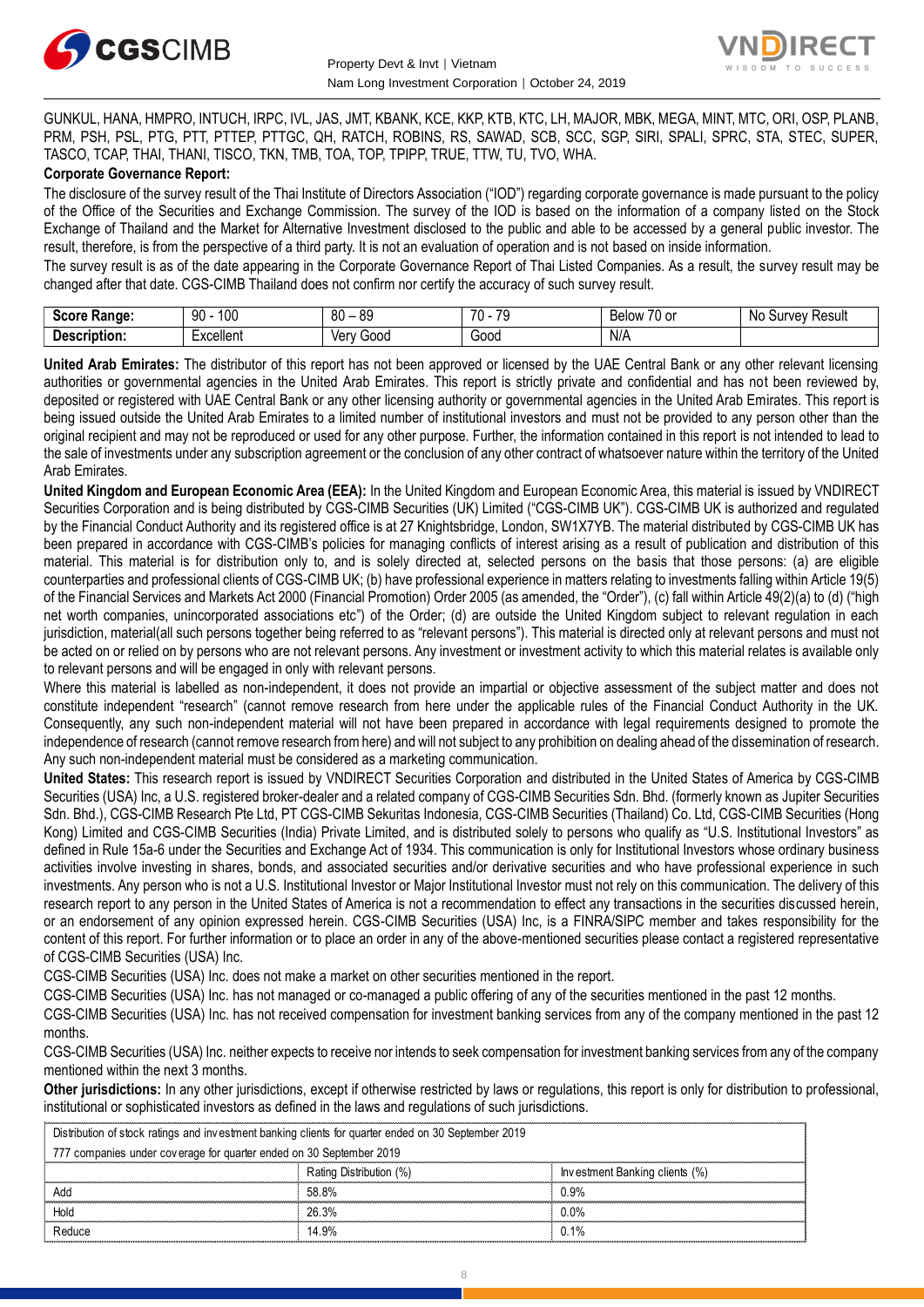

Property Devt & Invt │ Vietnam Nam Long Investment Corporation | October 24, 2019



# **Spitzer Chart for stock being researched ( 2 year data )**





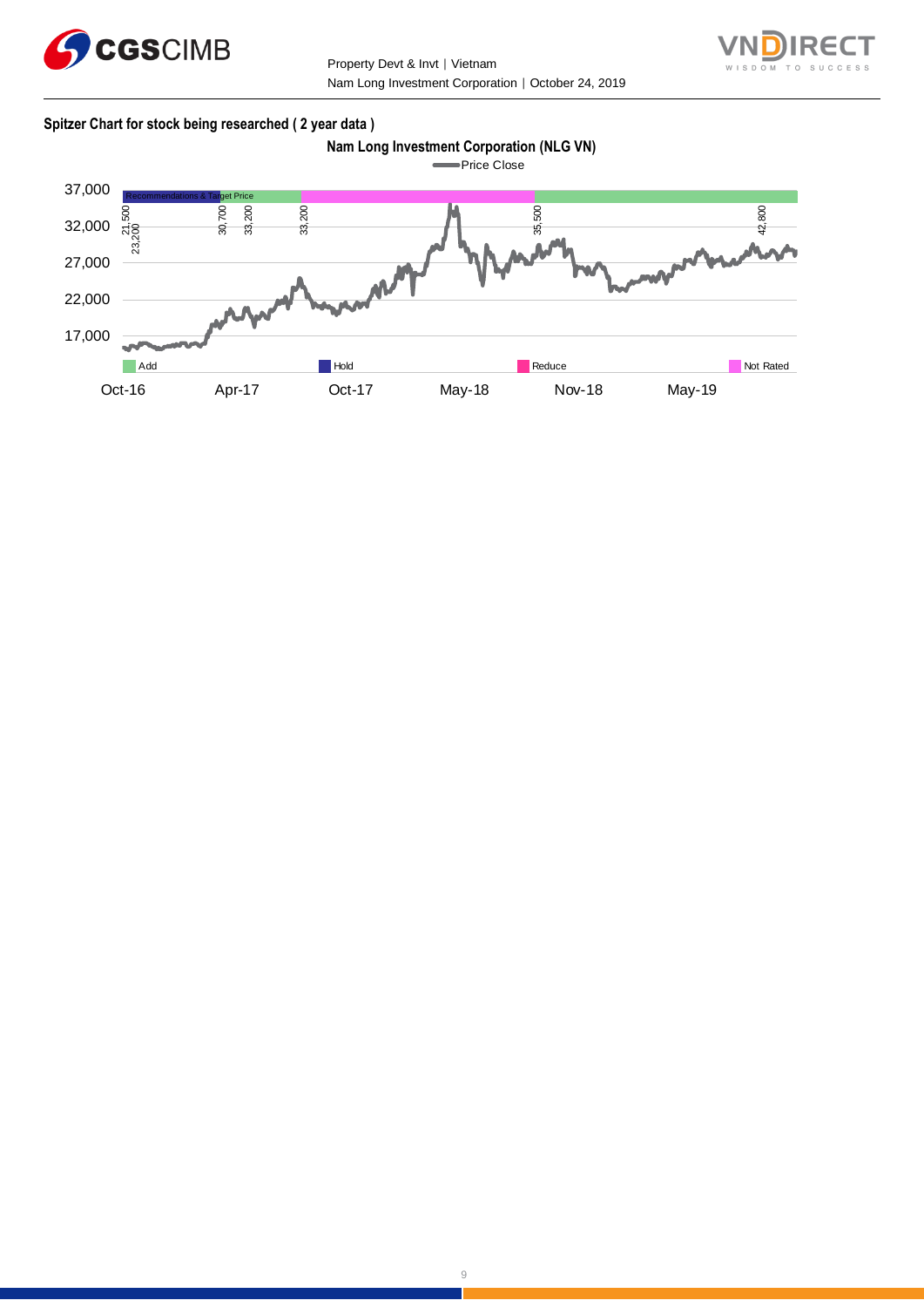



# **Corporate Governance Report of Thai Listed Companies (CGR). CG Rating by the Thai Institute of Directors Association (Thai IOD) in 2018, Anti-Corruption 2018**

**ADVANC** – Excellent, Certified, **AEONTS** – Good, n/a, **AH** – Very Good, n/a, **AMATA** – Excellent, Declared, **ANAN** – Excellent, Declared, **AOT** – Excellent, Declared, **AP** – Excellent, Certified, **ASP** – Very Good, Certified, **BANPU** – Excellent, Certified, **BAY** – Excellent, Certified, **BBL** – Very Good, Certified, **BCH** – Good, Certified, **BCP** - Excellent, Certified, **BCPG** – Excellent, Certified, **BEM** – Very Good, n/a, **BDMS** – Very Good, n/a, **BEAUTY** – Good, n/a, **BEC** – Very Good, n/a, , **BGRIM** – Very Good, Declared, **BH** - Good, n/a, **BJC** – Very Good, Declared, **BJCHI** – Very Good, Certified, **BLA** – Very Good, Certified, **BPP** – Very Good, Declared, **BR** - Good, Declared, **BTS** - Excellent, Certified, **CBG** – Very Good, n/a, **CCET** – Good, n/a, **CENTEL** – Very Good, Certified, **CHG** – Very Good, Declared, **CK** – Excellent, n/a, **COL** – Excellent, Declared, **CPALL** – Very Good, Certified, **CPF** – Excellent, Certified, **CPN** - Excellent, Certified, **DELTA** - Excellent, n/a, **DEMCO** – Excellent, Certified, **DDD** – Very Good, Declared, **DIF** – not available, n/a, **DREIT** – not available, n/a, **DTAC** – Excellent, Certified, **EA** – Excellent, n/a, **ECL** – Very Good, Certified, **EGCO** - Excellent, Certified, **EPG** – Very Good, n/a, **ERW** – Very Good, n/a, **GFPT** - Excellent, Certified, **GGC** – Excellent, Certified, **GLOBAL** – Very Good, n/a, **GLOW** – Very Good, Certified, **GPSC** – Excellent, Certified, **GULF** – Very Good, n/a, **GUNKUL** – Excellent, Certified, **HANA** - Excellent, Certified, **HMPRO** - Excellent, Certified, **HREIT** - Excellent, Certified **ICHI** – Excellent, Declared, **HUMAN** – not available, n/a, **III** – Good, n/a, **INTUCH** - Excellent, Certified, **IRPC** – Excellent, Certified, **ITD**\* – Very Good, n/a, **IVL** - Excellent, Certified, **JASIF** – not available, n/a, **JWD** – Very Good, n/a, **KBANK** - Excellent, Certified, **KCE** - Excellent, Certified, **KKP** – Excellent, Certified, **KSL** – Excellent, Certified, **KTB** - Excellent, Certified, **KTC** – Excellent, Certified, **LH** - Very Good, n/a, **LPN** – Excellent, Certified, **M** – Very Good, Certified, **MACO** – Very Good, n/a, **MAJOR** – Very Good, n/a, **MAKRO** – Excellent, Declared, **MALEE** – Very Good, Certified, **MC** – Very Good, Certified, **MCOT** – Excellent, Certified, **MEGA** – Very Good, n/a, **MINT** - Excellent, Certified, **MTC** – Excellent, Declared, **NETBAY** – Good, n/a, **OSP** – not available, n/a,**PLANB** – Excellent, Declared, **PLAT** – Very Good, Certified, **PR9** – not available, n/a, **PSH** – Excellent, Certified, **PSTC** – Good, Certified, **PTT** - Excellent, Certified, **PTTEP** - Excellent, Certified, **PTTGC** - Excellent, Certified, **QH** – Excellent, Certified, **RATCH** – Excellent, Certified, **ROBINS** – Excellent, Certified, **RS** – Very Good, n/a, **RSP** – not available, n/a, **S** – Very Good, n/a, **SAMART** - Excellent, n/a, **SAPPE** – Very Good, Declared, **SAT** – Excellent, Certified, **SAWAD** – Very Good, n/a, **SC** – Excellent, Declared, **SCB** - Excellent, Certified, **SCC** – Excellent, Certified, **SCN** – Very Good, Certified, **SF** – Good, n/a, **SIRI** – Very Good, Certified, **SPA** - Good, n/a, **SPALI** - Excellent, n/a, **SPRC** – Excellent, Certified, **STA** – Very Good, Certified, **STEC** – Excellent, n/a, **SVI** – Excellent, Certified, **SYNEX** – Very Good, Declared, **TASCO** – Excellent, Certified, **TCAP** – Excellent, Certified, **THANI** – Excellent, Certified, **TIPCO** – Very Good, Certified, **TISCO** - Excellent, Certified, **TKN** – Very Good, Declared, **TMB** - Excellent, Certified, **TNR** – Very Good, Declared, **TOP** - Excellent, Certified, **TPCH** – Good, n/a, **TPIPP** – Good, n/a, **TRUE** – Excellent, Certified, **TU** – Excellent, Certified, **TVO** – Very Good, Declared, **UNIQ** – Good, n/a, **VGI** – Excellent, Certified, **WHA** – Excellent, Certified, **WHART** – not available, n/a, **WICE** – Very Good, Certified, **WORK** – Good, n/a.

**Companies participating in Thailand's Private Sector Collective Action Coalition Against Corruption programme (Thai CAC) under Thai Institute of Directors (as of August 31, 2018) are categorized into:**

- Companies that have declared their intention to join CAC, and

- Companies certified by CAC

\* The company, its director or management had been reportedly accused for breaching proper corporate governance such as violation of the SEC's regulations or charged with corruption.

#### **RECOMMENDATION FRAMEWORK**

| <u>INLUVININILINDATION I INAMENTUININ</u> |                                                                                                                                                                                                                                                                   |  |  |
|-------------------------------------------|-------------------------------------------------------------------------------------------------------------------------------------------------------------------------------------------------------------------------------------------------------------------|--|--|
| <b>Stock Ratings</b>                      | Definition:                                                                                                                                                                                                                                                       |  |  |
| Add                                       | The stock's total return is expected to reach 15% or higher over the next 12 months.                                                                                                                                                                              |  |  |
| Hold                                      | The stock's total return is expected to be between negative 10% and positive 15% over the next 12 months.                                                                                                                                                         |  |  |
| Reduce                                    | The stock's total return is expected to fall below negative 10% over the next 12 months.                                                                                                                                                                          |  |  |
|                                           | The total expected return of a stock is defined as the sum of the:(i) percentage difference between the target price and the current price and (ii)<br>the forward net dividend yields of the stock. Stock price targets have an investment horizon of 12 months. |  |  |
| <b>Sector Ratings</b>                     | Definition:                                                                                                                                                                                                                                                       |  |  |
| Overweight                                | An Overweight rating means stocks in the sector have, on a market cap-weighted basis, a positive absolute<br>recommendation.                                                                                                                                      |  |  |
| Neutral                                   | A Neutral rating means stocks in the sector have, on a market cap-weighted basis, a neutral absolute recommendation.                                                                                                                                              |  |  |
| Underweight                               | An Underweight rating means stocks in the sector have, on a market cap-weighted basis, a negative absolute<br>recommendation.                                                                                                                                     |  |  |
| <b>Country Ratings</b>                    | Definition:                                                                                                                                                                                                                                                       |  |  |
| Overweight                                | An Overweight rating means investors should be positioned with an above-market weight in this country relative to<br>benchmark.                                                                                                                                   |  |  |
| Neutral                                   | A Neutral rating means investors should be positioned with a neutral weight in this country relative to benchmark.                                                                                                                                                |  |  |
| Underweight                               | An Underweight rating means investors should be positioned with a below-market weight in this country relative to                                                                                                                                                 |  |  |

**Hien Tran Khanh – Deputy Head of Research** Email: [hien.trankhanh@vndirect.com.vn](mailto:hien.trankhanh@vndirect.com.vn)

benchmark.